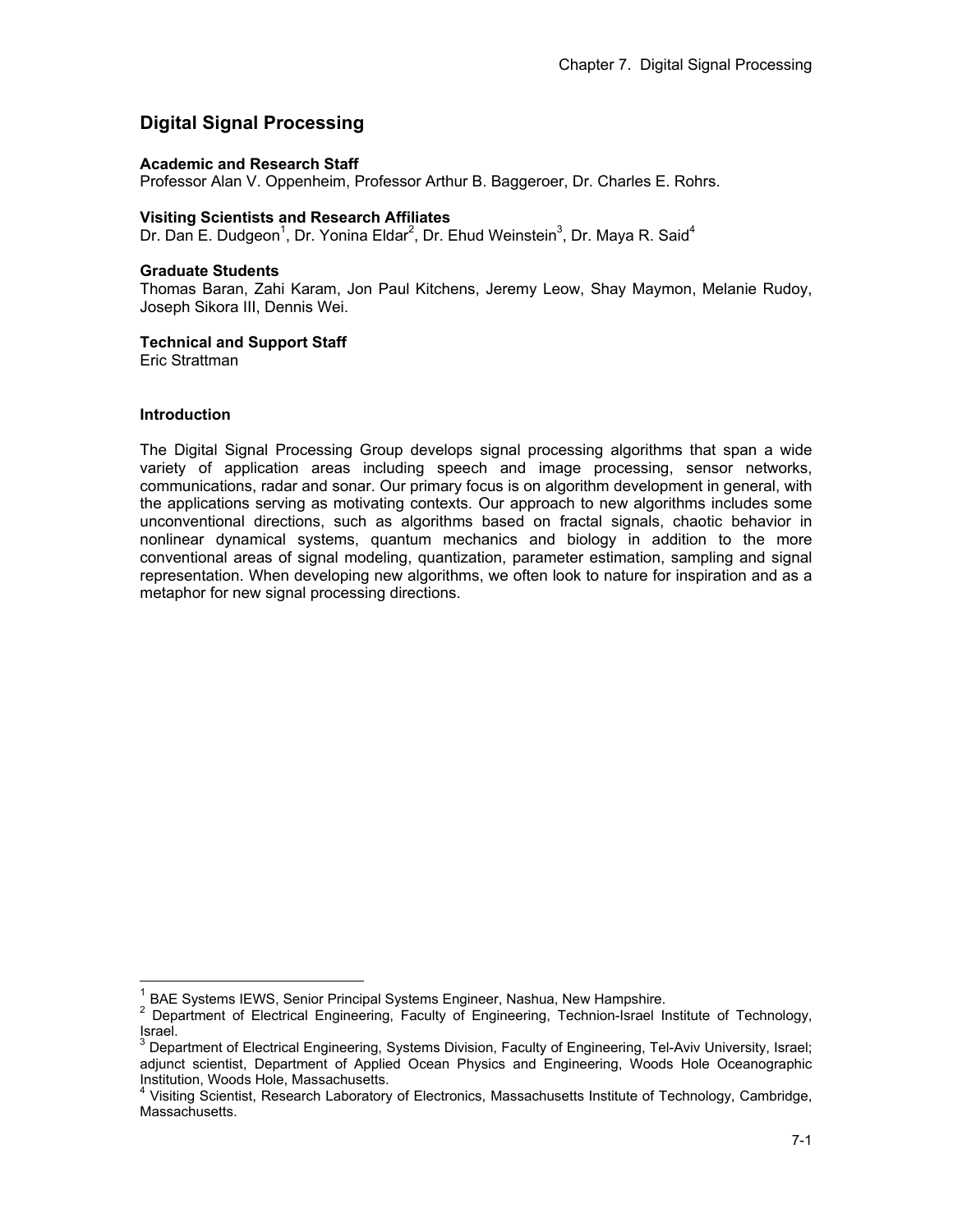# **1. The Thermodynamics of Signal Processing**

## **Sponsors**

MIT Lincoln Laboratory Signal Processing Research P.O. No. 7000032361 BAE Systems, Inc. P.O. No. 112991 Texas Instruments, Inc. Leadership University Program

# **Project Staff**

Thomas Baran, Professor Alan V. Oppenheim

In circuit theory, many useful properties emerge from the thermodynamic principles underlying the physical implementation of a system. These properties include, for example, system invertibility and various forms of stability and robustness. In the design of digital signal processing systems, however, the particular way that a signal is processed is often rather distinct from the physical laws underlying the implementation of the system. This suggests that there may be opportunity in applying thermodynamic principles to signal processing settings that are traditionally far-removed from the effects of thermodynamics. This project explores the application of thermodynamic principles to the design of new signal processing algorithms and examines the thermodynamic principles that underlay existing signal processing settings.

Recent focus has been directed toward the problem of nonlinear system inversion. We first derive a class of signal flow graphs for which a notion of conjugate variables analogous to voltage and current exists, and we demonstrate that the ensemble of results from circuit theory that are stated in terms of Tellegen's Theorem apply in a straightforward way to the proposed class of structures. In circuit theory, Tellegen's Theorem is applicable to generally nonlinear networks, and the theorem may similarly be applied to the proposed structures. The concept of network duality from circuit theory in turn implies a notion of system inverses for the proposed class of structures, and we generalize the concept to a broader class that includes familiar discrete-time filter topologies.

# **2. Robust SVM/GMM Systems**

### **Sponsors**

Texas Instruments, Inc. Leadership University Program BAE Systems, Inc. P.O. No. 112991 MIT Lincoln Laboratory Signal Processing Research P.O. No. 7000032361

### **Project Staff**

Zahi Karam, Dr. William Campbell (Lincoln Labs), Professor Alan V. Oppenheim

The use of parameters derived from generative models, such as Gaussian mixture models (GMMs), as features for support vector machine (SVM) classifiers has resulted in powerful SVM/GMM systems, specifically in speaker and language identification tasks. Recently, a method that performs likelihood-ratio scoring between two GMMs, discriminatively trained using parameters of the SVM optimization, has performed well in language identification. Our work examines the connection between SVM scoring in the SVM/GMM systems and likelihood-ratio scoring with GMMs, and identifies a framework that both theoretically and empirically connects the two scoring techniques.

In every classification task one must deal with two types of variability the good and the bad. The good is the variability needed to perform the classification, the bad is the variability that confuses the classifier. Our work proposes a method, which we call variability compensated support vector machines (VCSVM), to deal with this problem in SVM classifiers. VCSVM incorporates the variability compensation directly into the SVM optimization in an attempt to ensure that the good variability is used in the classification while the bad is ignored.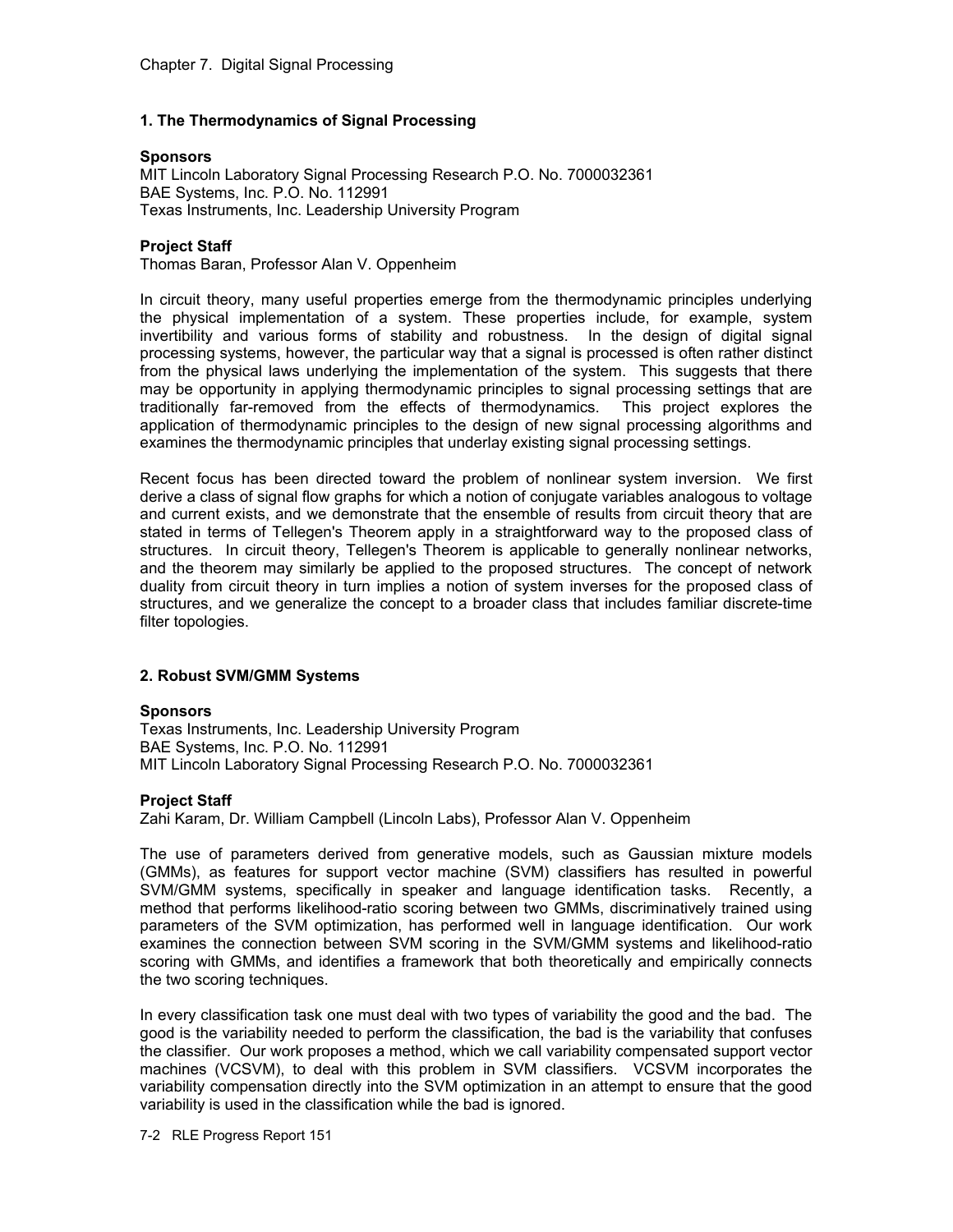### **3. Acoustic Vector-Sensor Array Processing**

### **Sponsors**

MIT Lincoln Laboratory, Lincoln Scholars Program

### **Project Staff**

Jon Paul Kitchens, Professor Arthur Baggeroer

For acoustic pressure-sensor arrays, existing theory yields useful performance criteria and techniques for both fixed and data-adaptive processing. By measuring particle velocity in addition to pressure, acoustic vector-sensor arrays offer tremendous potential but complicate analysis and processing.

The research underway shows that substantial performance gains can be achieved with vectorsensor arrays despite their added complexity. It addresses three key problems encountered in vector-sensor array processing. First, it analyzes the performance dimension along which vectorsensor arrays excel: resolving signals that are ambiguous with classical arrays. Two alternative performance bounds under examination illustrate vector-sensor array performance along this new dimension. Second, the research provides techniques for designing robust fixed weights for nonadaptive processing. The added complexity of vector-sensors makes closed-form solutions impossible for some design criteria, but convex optimization provides a numerical alternative. Third, the research develops approaches for data-adaptive processing in high-dimensional spaces. Because vector-sensors quadruple the dimension of the problem, data-adaptive processing must be both efficient and robust.

#### **4. Reconstruction from Non-uniform Samples**

#### **Sponsors**

Texas Instruments, Inc. Leadership University Program BAE Systems, Inc. P.O. No. 112991 MIT Lincoln Laboratory Signal Processing Research P.O. No. 7000032361

### **Project Staff**

Jeremy Leow, Professor Alan V. Oppenheim

The research is concerned with the reconstruction of signals from their non-uniform samples. The complexity of non-uniform sampling theory lies in its inability to adopt a linear time-invariant system for the reconstruction. We have focused on working with deterministic sequences of samples. Two key approaches were taken: time-warping formulation of the signal and its reconstruction process, and approximate reconstruction methods.

A delay modulation interpretation of time-warping has been used for non-harmonic Fourier analysis of non-uniformly sampled signals. Since the Lagrange interpolation formula is a method for reconstructing bandlimited signals from their non-uniform samples, an analysis of the Lagrange formula has been done to understand its properties. This has thus led to the formulation of a range of approximate reconstruction methods, including the use of sine functions and splines. In addition, studies have been made on the reconstruction of non-uniform samples from out-of-band signals, and the error resulting from the assumption that the samples lie on the uniform grid.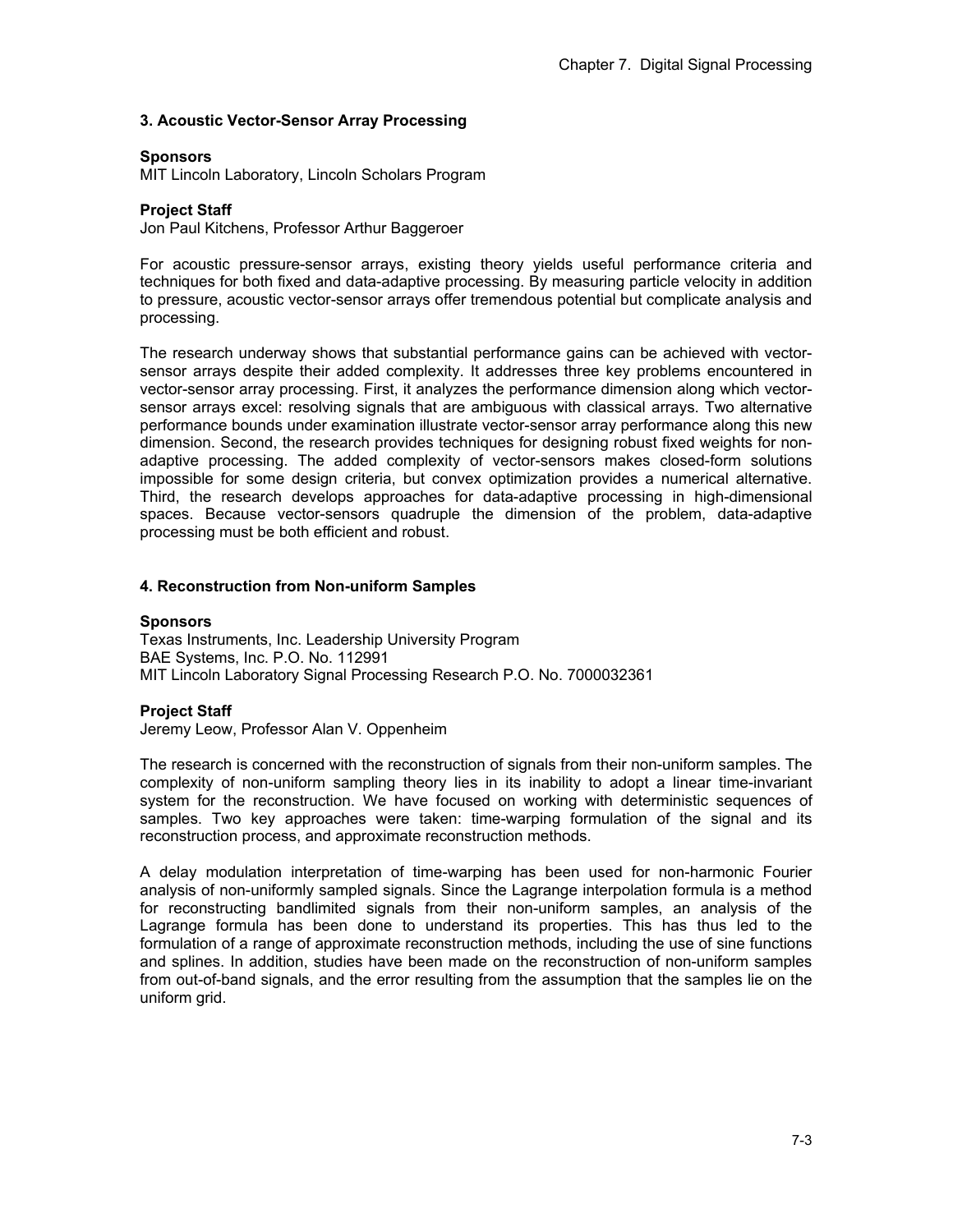# **5. Randomized Sinc Interpolation of Nonuniform Samples**

### **Sponsors**

Texas Instruments, Inc. Leadership University Program BAE Systems, Inc. P.O. No. 112991 MIT Lincoln Laboratory Signal Processing Research P.O. No. 7000032361

### **Project Staff**

Shay Maymon, Professor Alan V. Oppenheim

This research develops and compares simpler approximate methods for signal reconstruction from nonuniform samples.

We treat nonuniform samples as a stochastic perturbation from a uniform grid. With respect to second-order statistics, nonuniform sampling with stochastic perturbations can be modeled as uniform sampling of the signal pre-filtered by the Fourier transform of the pdf of the sampling perturbation. With this approach, the characteristic function of the perturbation error plays a role similar to that of an anti-aliasing filter. Of course the stochastic perturbation still manifests itself through an additive white noise. Thus, this model suggests that aliasing can be traded off with uncorrelated white noise by appropriate design of the pdf of the sampling perturbation.

Using this model, several approaches are suggested and analyzed for approximate reconstruction from nonuniform samples. These methods, based on the uniform sampling reconstruction and its Taylor's series expansion, lead to sinc interpolation of the nonuniform samples treated as though they are on a uniform grid, and alternatively sinc interpolation applied to the samples on the nonuniform grid. A generalized reconstruction method is also proposed, which incorporates both methods as special cases. This generalized method consists of locating the samples randomly around the uniform grid with the characteristics of the random perturbations designed to minimize the reconstruction error.

### **6. Multistage Mean-Variance Portfolio Selection in Cointegrated Vector Autoregressive Systems**

### **Sponsors**

Georgia Institute of Technology Award No. E-21-6RT-G2, MURI under ARO Prime Award No. W911NF-04-1-0190

### **Project Staff**

Melanie B. Rudoy, Dr. Charles E. Rohrs

The problem of portfolio choice is an example of sequential decision making under uncertainty. Investors must consider their attitudes towards risk and reward in face of an unknown future, in order to make complex financial choices. Often, mathematical models of investor preferences and asset return dynamics aid in this process, resulting in a wide range of portfolio choice paradigms, one of which was considered in this research. Specifically, it is assumed that the investor operates so as to maximize his expected terminal wealth, subject to a risk (variance) constraint, in what is known as mean-variance optimal (MVO) portfolio selection, and that the log-prices of the assets evolve according a simple linear system known as a cointegrated vector autoregressive (VAR) process. While MVO portfolio choice remains the most popular formulation for single-stage asset allocation problems in both academia and industry, computational difficulties traditionally limit its use in a dynamic, multistage setting. Cointegration models are popular among industry practitioners as they encode the belief that the log-prices of many groups of assets are not WSS, yet move together in a coordinated fashion. Such systems exhibit temporary states of disequilibrium or relative asset mis-pricings that can be exploited for profit.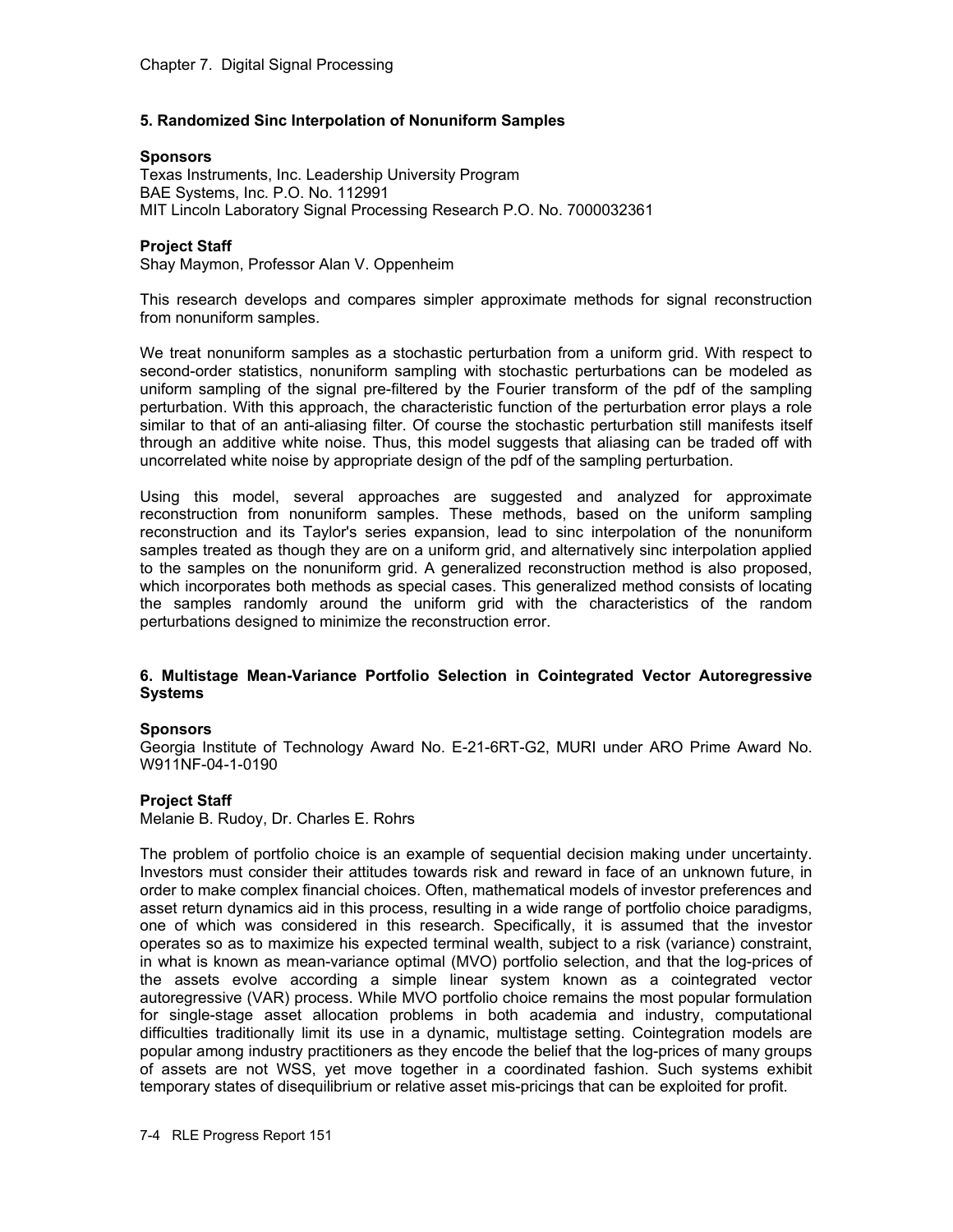A set of multiperiod trading strategies are developed and studied. Both static and dynamic frameworks are considered, in which rebalancing is prohibited or allowed, respectively. Throughout this work, the relationship between the resulting portfolio weight vectors and the geometry of a cointegrated VAR process is demonstrated. In the static case, the performance of the MVO solution is analyzed in terms of the use of leverage, the correlation structure of the interstage portfolio returns, and the investment time horizon. In the dynamic setting, the use of intertemporal hedging enables the investor to further exploit the negative correlation among the interstage returns. However, the stochastic parameters of the per-stage asset return distributions prohibit the development of a closed-form solution to the dynamic MVO problem, necessitating the use of Monte Carlo methods. To address the computational limitations of this numerical approximation, a set of four approximate dynamic schemes are considered. Each relaxation is suboptimal, yet admits a tractable solution. The relative performance of these strategies, demonstrated through simulations involving synthetic and real data, depends again on the investment time horizon, the use of leverage and the statistical properties of the inter-stage portfolio returns.

### **7. Sound Wave Propagation around Underwater Seamounts**

#### **Sponsors**

Office of Naval Research, ONR contract No. N00014-04-1-0124

#### **Project Staff**

Joseph Sikora III, Professor Arthur B. Baggeroer

In the ocean, low frequency acoustic waves propagate with low attenuation and cylindrical spreading loss over long-ranges, making them an effective tool for underwater source localization, tomography, and communications. Underwater mountains, or seamounts, are ubiquitous throughout the world's oceans and can absorb and scatter acoustic energy, offering many interesting acoustic modeling challenges. The goal of this research is to measure the acoustic scattered field of a large, conical seamount at long-range, and reconcile observations with 2-D range-dependent acoustic models, for the purpose of understanding the effects of highly range-dependent bathymetry.

The Basin Acoustic Seamount Scattering Experiment (BASSEX) was conducted to measure the scattered fields of the two seamounts which form the Kermit-Roosevelt Seamount Complex in the Northeast Pacific Ocean during September and October of 2004. The experiment used fixed and ship-deployed acoustic sources transmitting m-sequence signals at 68.2 and 250 Hz carrier frequencies, with 35 and 83 Hz bandwidth, respectively. The receiver was a towed hydrophone array with 3 m sensor spacing, cut for 250 Hz. BASSEX is the first experiment to measure acoustic arrival patterns in the scattered field of a seamount at many locations at sound path ranges of order 500 km, utilizing a rich bathymetry and sound velocity database.

Convergence zones in the forward-scattered field of seamounts at long-range are observed, created by higher order mode coupling and blockage. Acoustic ray arrival angles, travel times, and amplitudes show good agreement with parabolic equation (PE) acoustic modeling results inside the forward-scattered fields; in particular, simulated results are fairly accurate for weak surface-reflected-bottom-reflected acoustic rays. The width of the forward-scattered field is shown to span the projected width of a seamount. Temporal coherence of ray amplitude inside a seamount scattered field could not be determined due to array movement issues, and should be the focus of future research to determine the stability of scattered acoustic rays for applications such as acoustic tomography.

Robust adaptive beamforming methods are used to process hydrophone array data gathered in the BASSEX experiment. Non-stationarity in the observed noise field caused by array fluctuations and data acquisition system malfunctions motivate the use of a time-varying Capon adaptive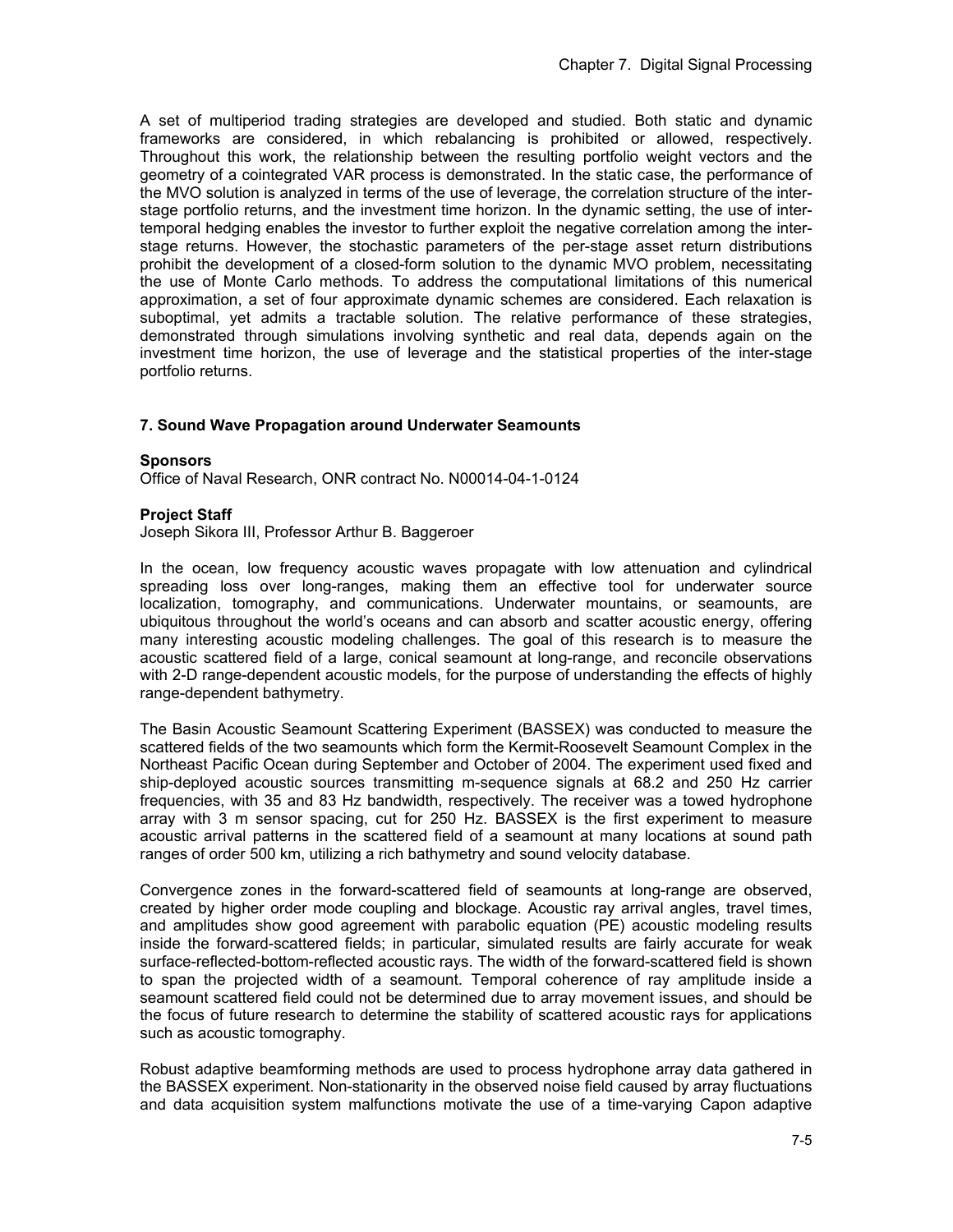### Chapter 7. Digital Signal Processing

beamformer, and strong acoustic harmonics from ship operations motivate the use of a frequency and steering angle dependent white noise gain constraint. In an effort to process snap-shot deficient data sets, the novel physically constrained maximum likelihood (PCML) beamformer was further developed and applied. By using orthonormal trigonometric eigenvector bases to determine the maximum likelihood spectral covariance matrix, the PCML beamformer computational efficiency is significantly increased.

### **8. Design of Discrete-Time Filters for Computational Efficiency**

### **Sponsors**

BAE Systems, Inc. P.O. No. 112991 MIT Lincoln Laboratory Signal Processing Research P.O. No. 7000032361 Texas Instruments, Inc. Leadership University Program

### **Project Staff**

Dennis Wei, Professor Alan V. Oppenheim

This research addresses the design of discrete-time filters with the explicit objective of reducing computational complexity, both as an end in itself and as a means toward improving other cost metrics such as power consumption and hardware usage. The current focus is on the design of sparse filters, i.e., filters with few non-zero coefficients relative to conventional designs. Our work is also applicable to designing linear sensor arrays where sparse designs allow for the elimination of array elements.

As part of ongoing work on sparse filter design under a minimax constraint on the frequency response, we have developed a method based on solving a sequence of minimization problems involving the p-norms for  $0 \le p \le 1$  (more properly, the extension of the p-norms to  $0 \le p \le 1$ ). The p-norms have the desirable property of being an asymptotically exact measure of sparsity as p approaches zero. The lack of convexity is partially overcome by appropriately initializing each minimization. To solve the p-norm minimization problems, an efficient local search algorithm has been devised based on a certain optimality condition. Examples demonstrate that the method is capable of producing filters with near-optimal sparsity for a given set of specifications.

We are also investigating the design of sparse filters under a quadratic or least-squares constraint, which has additional applications in estimation and detection problems. Although the design problem is computationally difficult in the general case, promising progress has been made in obtaining efficiently solvable relaxations that yield close lower bounds on the true optimal cost. These relaxations can be incorporated in a branch-and-bound algorithm for solving the exact problem.

### **Publications**

### **Journal Articles, Submitted**

T. Baran, D. Wei, A.V. Oppenheim, "Linear Programming Algorithms for Sparse Filter Design," submitted to IEEE Transactions on Signal Processing.

M.S. Willsey, K.M. Cuomo, A.V. Oppenheim, "Quasi-Orthogonal Wideband Radar Waveforms Based on Chaotic Systems," submitted to IEEE Transactions on Aerospace and Electronic Systems.